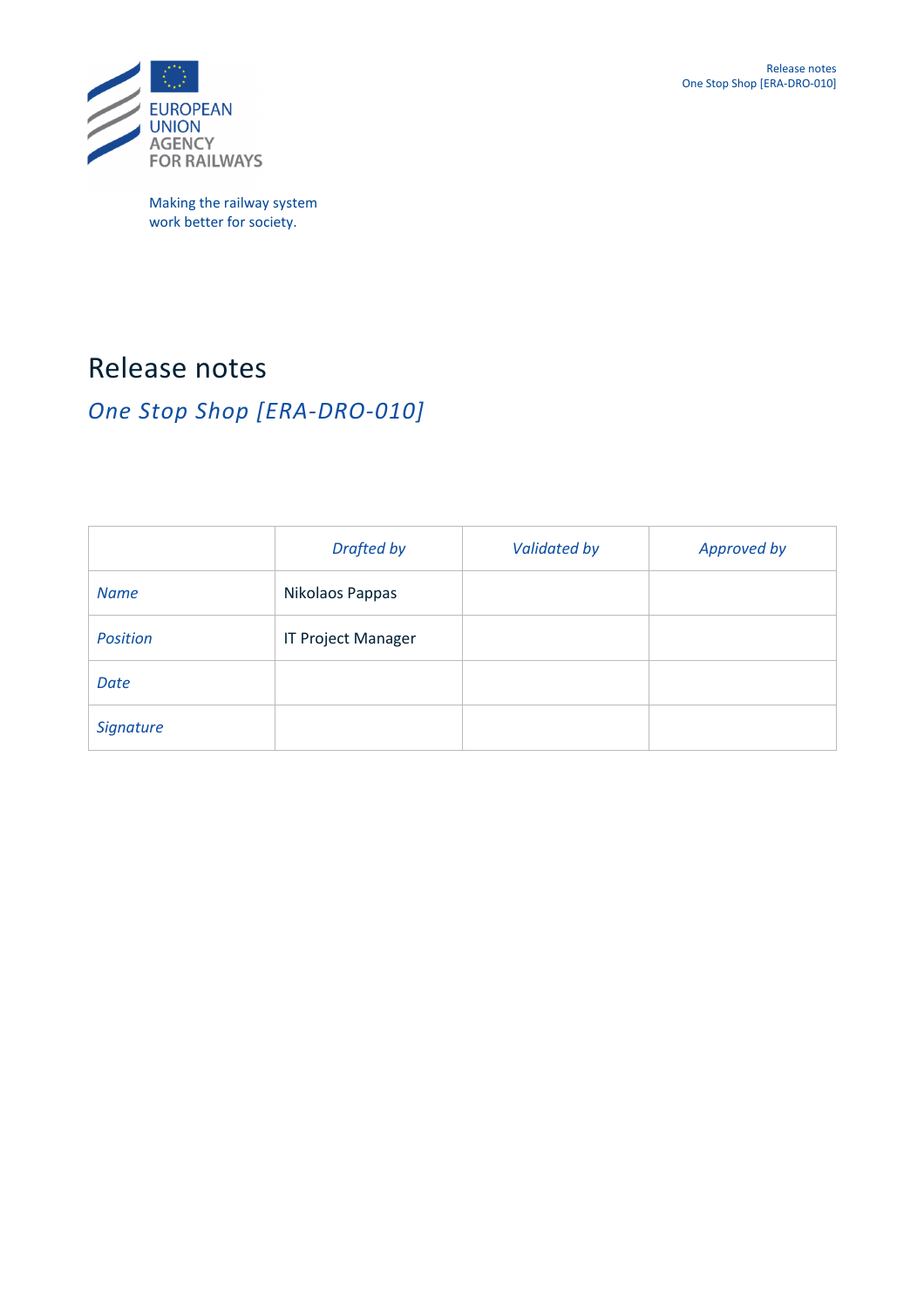# **Contents**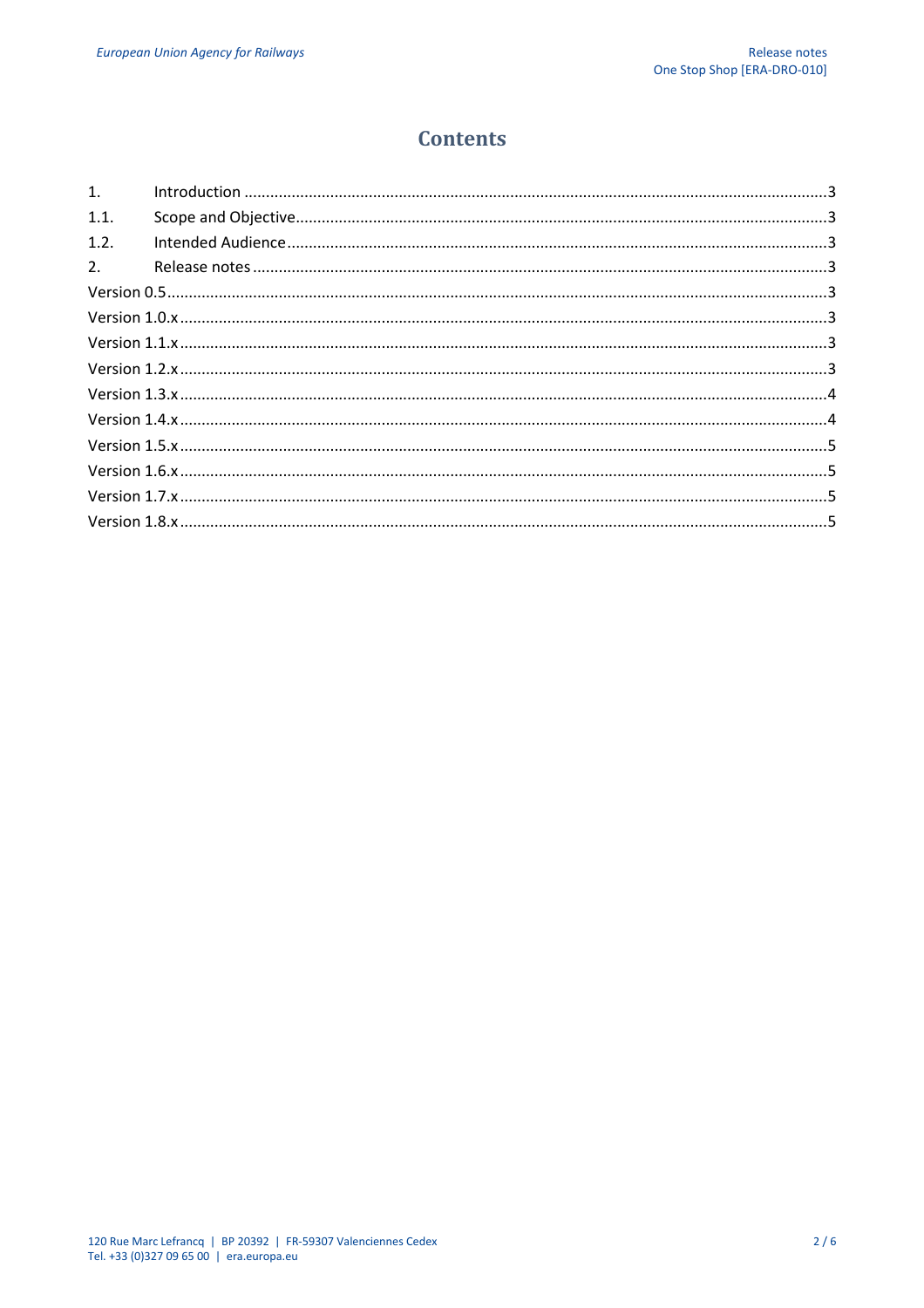# **1. Introduction**

#### **1.1. Scope and Objective**

This document provides the release notes that accompany every software release of the OSS since it was used in production. It provides a summary of the new features and important fixes brought with every software update. It includes both past releases as well as a plan for the future ones. This document will be regularly updated to accommodate the changing needs of the service.

#### **1.2. Intended Audience**

This document may be interesting for ERA/NSA officers and Railway Sector representatives who are using the OSS service in production environment.

# **2. Release notes**

#### Version 0.5

Date: 31/01/2019. Included the following features:

- Applicants can register a user account;
- Applicants can prepare applications for VA.

# Version 1.0.x

Date: 14/06/2019. Included the following features and fixes:

- The applicants can prepare and submit applications for SSC/VA/TA;
- ERA/NSA users can receive incoming applications and assign the assessment team;
- ERA/NSA users can submit assessment reports and the decision, using either web forms or upload of documents;
- ERA/NSA/applicants to use the issue log and for the applicants to update the application file;
- Functionality for using notifications, the dashboard, the library and the event log;
- ERA/NSA user managers can manage user accounts;
- Performance improvements:
- Improved translations.

#### Version 1.1.x

Date: 16/09/2019. Included the following features and fixes:

- When an SSC is issued the information is automatically transferred to ERADIS;
- The EIN is automatically assigned to every SSC issued;
- Improvements to the SSC PDF;
- Fixes for the management of assessment reports;
- Multilingual PDFs are created by the tool in the library;
- Improved translations.

#### Version 1.2.x

Date: 04/02/2020. Included the following features and fixes:

- Fixes for the management of application issues (issue types, resolution, references);
- Significant improvements to the SSC application and reports web forms and their respective PDFs;
- Fix for the timeout problem (automatic logout in short time);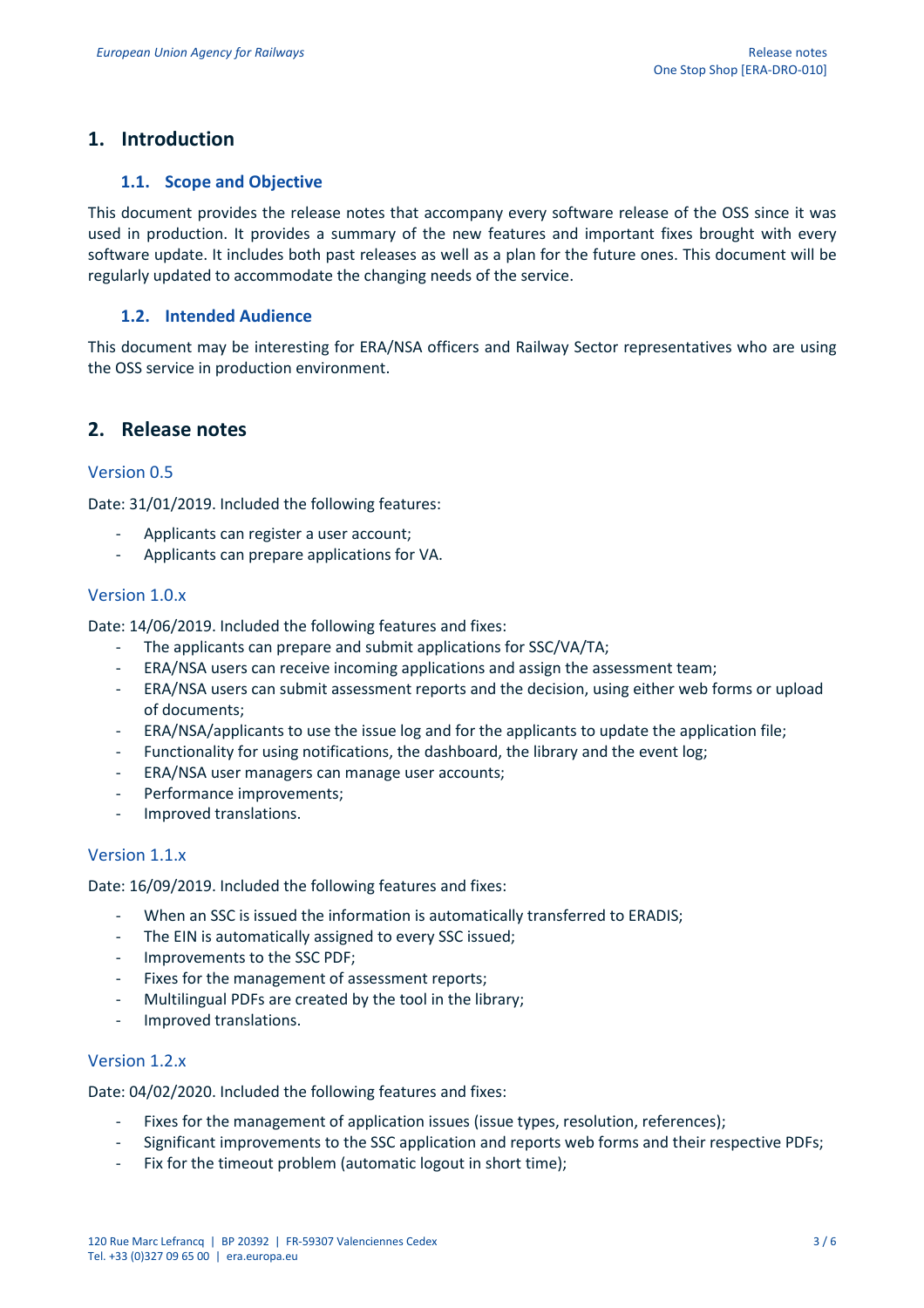- Fix for the problem of having to login twice under specific conditions;
- Fixes for the VA conformity to type dashboard;
- ERA/NSA users can download the SSC templates from the library in all languages;
- Fixes when updating assessment reports;
- Fixes for the access rights of the Observer role;
- Fixes when updating the SSC application file (border stations) and its mapping tables;
- Fixes for the TA dashboard;
- Fixes for the TA assessment reports;
- Improvements for the acknowledgment of completeness in SSC applications;
- Fixes in the SSC/VA library;
- Fixes for notifications;
- Security fixes;
- Improved translations.

# Version 1.3.x

Date: 13/03/2020. Included the following features and fixes:

- Improvement in user management for ERA user accounts (full integration with AD);
- Improvements in the user management pages;
- Improvements in the applications list page with more columns and filters;
- Fixes for the TA assessment reports;
- Fix to allow the issue owner to reopen a closed issue:
- Fix to restrain applicants from editing issue attributes (type, stage, references);
- Improvements in the SSC mapping table;
- Fixes in the SSC application wizard for capturing national rules (step 4);
- Fixes for the validation of the VA type/variant that prevents users from submitting the vehicle authorization is some cases.

# Version 1.4.x

Date: 24/07/2020. Included the following features and fixes:

- Improvements for declaring vehicle information in VA C2T applications;
- Additional functionality to allow deletion of draft issues;
- Improvements for the web forms, PDFs and workflow steps for VA C2T assessment/decision;
- Fixes for VA C2T library folders, dashboard and tasks;
- Fixes for the calculation of the dashboard dates;
- Improvements for the extension of timeframe functionality in the dashboard;
- Additional functionality for the mapping tables (i.e. direct links to documents);
- Fixes and small improvements for notifications;
- Fixes for PgM tasks;
- Fixes and small improvements for issues;
- Creation of PDFs for issues in the library;
- Fixes when extracting the application in the library;
- Fixes and improvements for TA application submission;
- Fixes for the update of the TA application file;
- Implementation, improvements and fixes for some TA web forms and PDFs;
- Improvements about system performance and usability;
- Harmonization of templates for all PDF reports and letters, starting from the ones for VA C2T;
- Improvements for the management of the previous SSC EIN;
- Security fixes.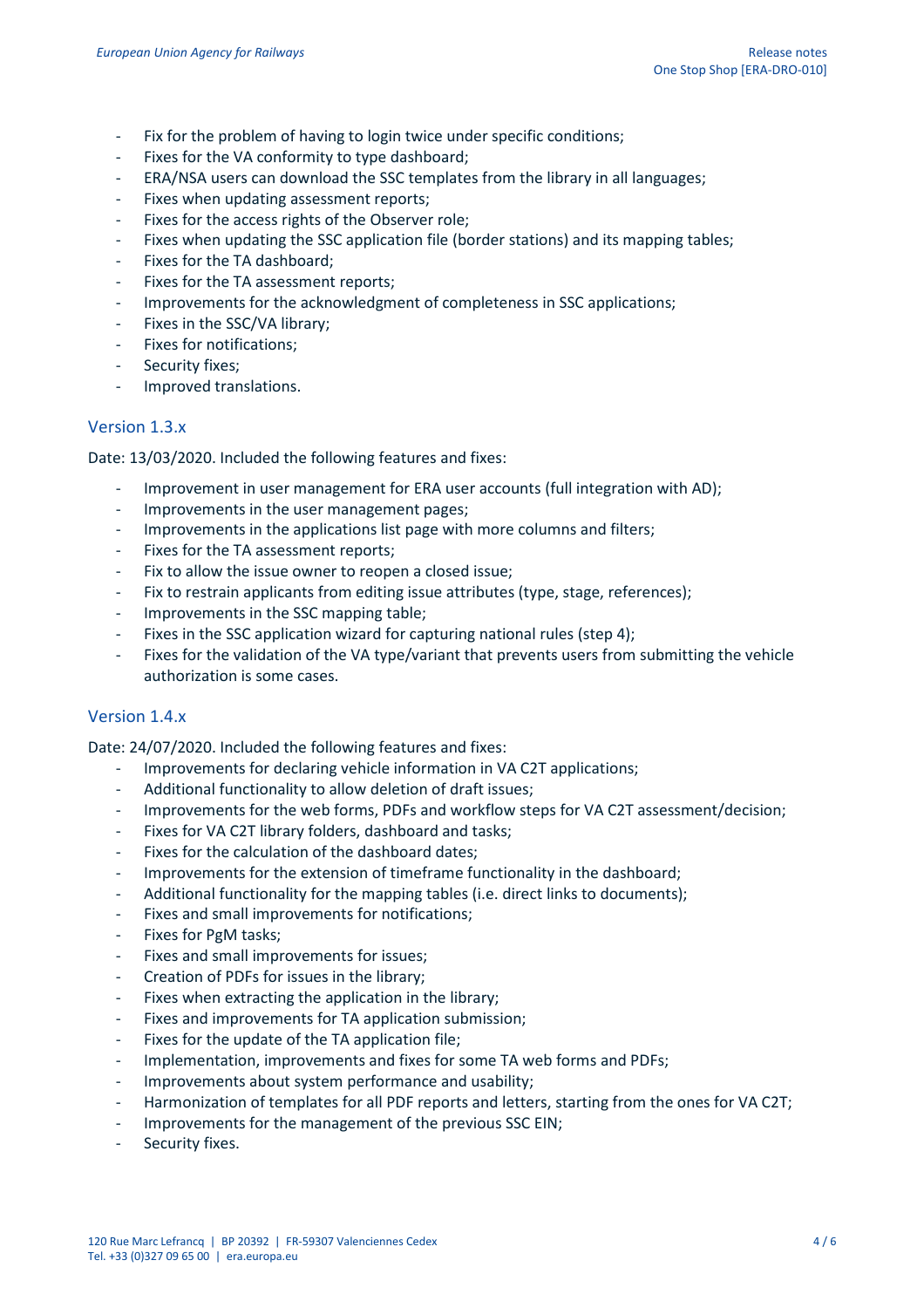#### Version 1.5.x

Date: 29/10/2020. Included the following features and fixes:

- Improvements and fixes for all TA web forms and PDFs (continuation);
- Improvements for the preparation of the SSC (i.e. allow manual definition of all SSC fields by the DM);
- Additional functionality to import pre-engagement data into applications for SSC;
- Improvements for the data backup function;
- Security fixes.

#### Version 1.6.x

Date: 22/12/2020. Included the following features and fixes:

- Automatic assignment of EIN for VA;
- Performance enhancements;
- Fixes and small improvements for the following functions:
	- application wizard (draft application);
	- notifications;
	- issues;
	- library:
	- event log:
	- dashboard;
	- submission of VA assessment reports;
- Security fixes and improvement of system logs.

#### Version 1.7.x

Date: 16/12/2021. Included the following features and fixes:

- Additional functionality for applicants to delete draft applications;
- Additional functionality for applicants to share applications providing read-only access;
- Additional functionality for applicants to un-share applications;
- Improvements in the list of applications, searching and filtering;
- Improvements in managing the resolution of application issues;
- Improvements for updating the SSC mapping table and the respective PDF;
- Improvement of the automatically produced PDFs for SSC applications;
- Usability improvements by remembering user preferences for language and number of items per page;
- Improvements for closing applications;
- Additional functionality to re-open closed applications;
- Improvements for the management of notifications:
- Updated rules for sending notifications;
- Improvements and simplification for submitting the SSC assessment reports;
- Other usability improvements.

#### Version 1.8.x

Date: 19/05/2022. Included the following features and fixes:

- Notification of registration entities for VA, upon application submission and decision;
- Improved management of "Non-coded restrictions" and "Coded restrictions" in C2T applications;
- Inclusion of information for RUs being their own ECM in SSC applications;
- Improved business rules in SSC reports:
- Additional functionality for managing the review and appeal processes;
- Improved windows for submission of reports and decisions;